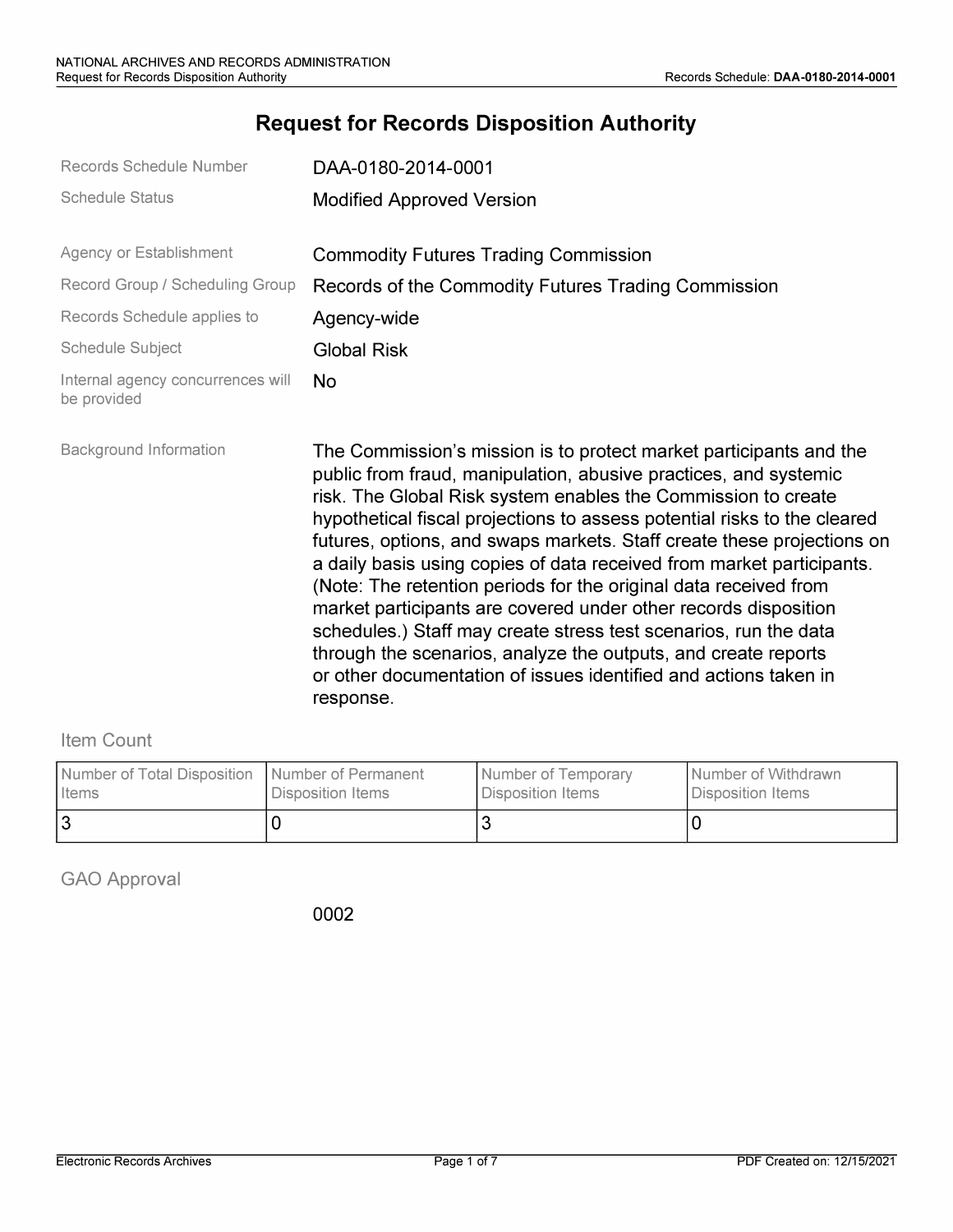# **Outline of Records Schedule Items for DAA-0180-2014-0001**

| Sequence Number |                                                                                                                                                                                 |
|-----------------|---------------------------------------------------------------------------------------------------------------------------------------------------------------------------------|
|                 | Scenarios<br>Disposition Authority Number: DAA-0180-2014-0001-0001                                                                                                              |
| 2               | <b>Hypothetical Fiscal Projection Data Output</b><br>Disposition Authority Number: DAA-0180-2014-0001-0002                                                                      |
| 3               | Reports and Other Documentation Resulting from Review/Analysis of Hypothetical<br><b>Fiscal Projection Data Output</b><br>Disposition Authority Number: DAA-0180-2014-0001-0003 |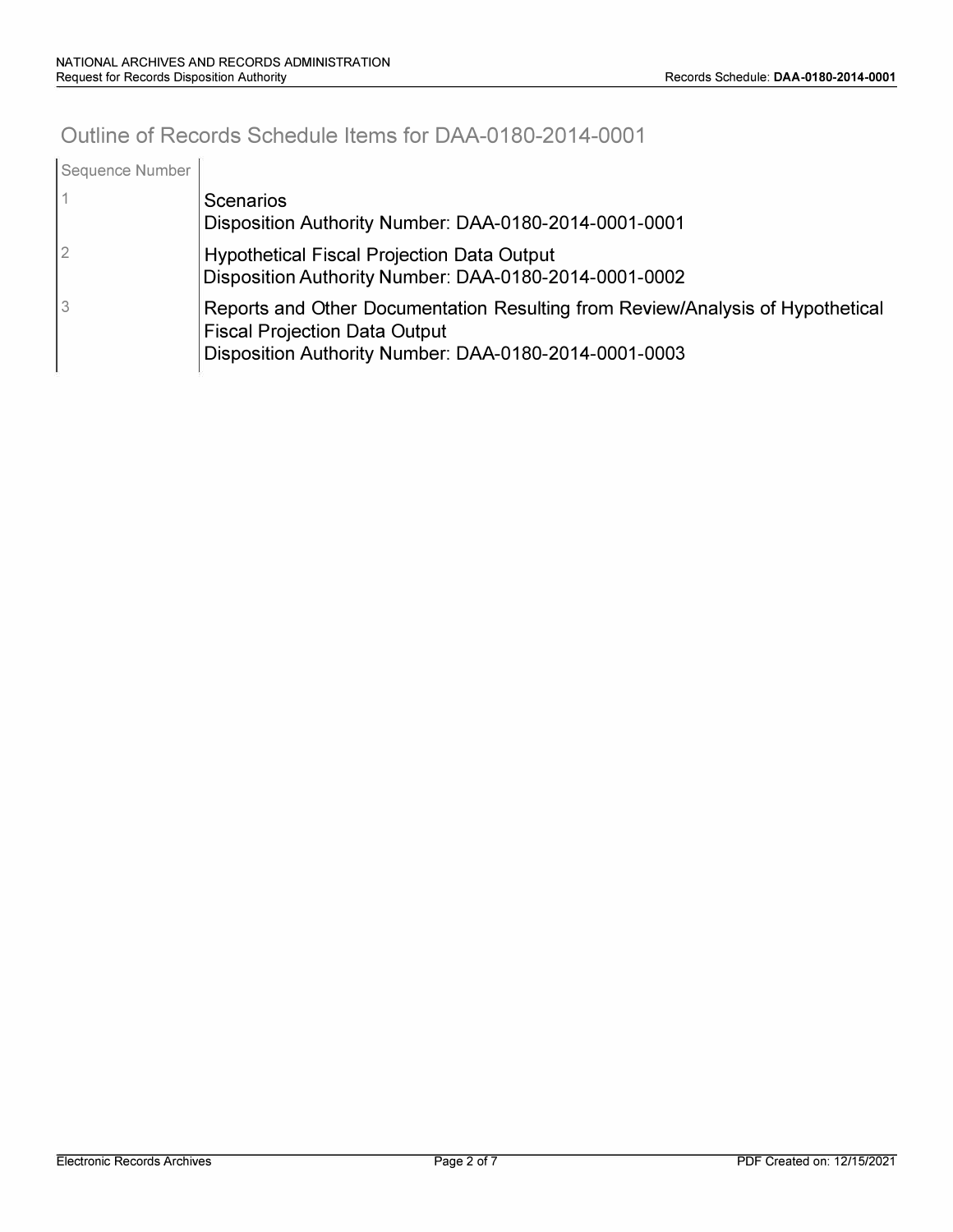### **Records Schedule Items**

| Sequence Number |                                                                                                                                                                                                                                                                                              |                                                                                                                           |  |  |
|-----------------|----------------------------------------------------------------------------------------------------------------------------------------------------------------------------------------------------------------------------------------------------------------------------------------------|---------------------------------------------------------------------------------------------------------------------------|--|--|
| 1               | <b>Scenarios</b>                                                                                                                                                                                                                                                                             |                                                                                                                           |  |  |
|                 | <b>Disposition Authority Number</b>                                                                                                                                                                                                                                                          | DAA-0180-2014-0001-0001                                                                                                   |  |  |
|                 | <b>Final Disposition</b>                                                                                                                                                                                                                                                                     | Temporary                                                                                                                 |  |  |
|                 | Item Status                                                                                                                                                                                                                                                                                  | Inactive                                                                                                                  |  |  |
|                 | Is this item media neutral?                                                                                                                                                                                                                                                                  | Yes                                                                                                                       |  |  |
|                 | Do any of the records covered<br>by this item currently exist in<br>electronic format(s) other than e-<br>mail and word processing?                                                                                                                                                          | Yes                                                                                                                       |  |  |
|                 | Do any of the records covered<br>by this item exist as structured<br>electronic data?                                                                                                                                                                                                        | Yes                                                                                                                       |  |  |
|                 | Inactive Status Explanation                                                                                                                                                                                                                                                                  | This item is inactive because it was superseded by<br><b>New Disposition Authority Number:</b><br>DAA-0180-2019-0001-0004 |  |  |
|                 | <b>Disposition Instruction</b>                                                                                                                                                                                                                                                               |                                                                                                                           |  |  |
|                 | <b>Retention Period</b>                                                                                                                                                                                                                                                                      | Delete when superseded or obsolete.                                                                                       |  |  |
|                 | <b>Additional Information</b>                                                                                                                                                                                                                                                                |                                                                                                                           |  |  |
|                 | <b>GAO Approval</b>                                                                                                                                                                                                                                                                          | Not Required                                                                                                              |  |  |
| 2               | <b>Hypothetical Fiscal Projection Data Output</b>                                                                                                                                                                                                                                            |                                                                                                                           |  |  |
|                 | <b>Disposition Authority Number</b>                                                                                                                                                                                                                                                          | DAA-0180-2014-0001-0002                                                                                                   |  |  |
|                 | Hypothetical fiscal projections generated by applying the scenarios to copies of<br>data received from market participants. Staff may generate multiple files of data<br>each day. Data are extremely voluminous. Systems generating data may include<br>but are not limited to Global Risk. |                                                                                                                           |  |  |
|                 | <b>Final Disposition</b>                                                                                                                                                                                                                                                                     | Temporary                                                                                                                 |  |  |
|                 | Item Status                                                                                                                                                                                                                                                                                  | Active                                                                                                                    |  |  |
|                 | Is this item media neutral?                                                                                                                                                                                                                                                                  | <b>No</b>                                                                                                                 |  |  |
|                 | Explanation of limitation                                                                                                                                                                                                                                                                    | This item applies to electronic data.                                                                                     |  |  |
|                 | Do any of the records covered<br>by this item currently exist in<br>electronic format(s) other than e-<br>mail and word processing?                                                                                                                                                          | Yes                                                                                                                       |  |  |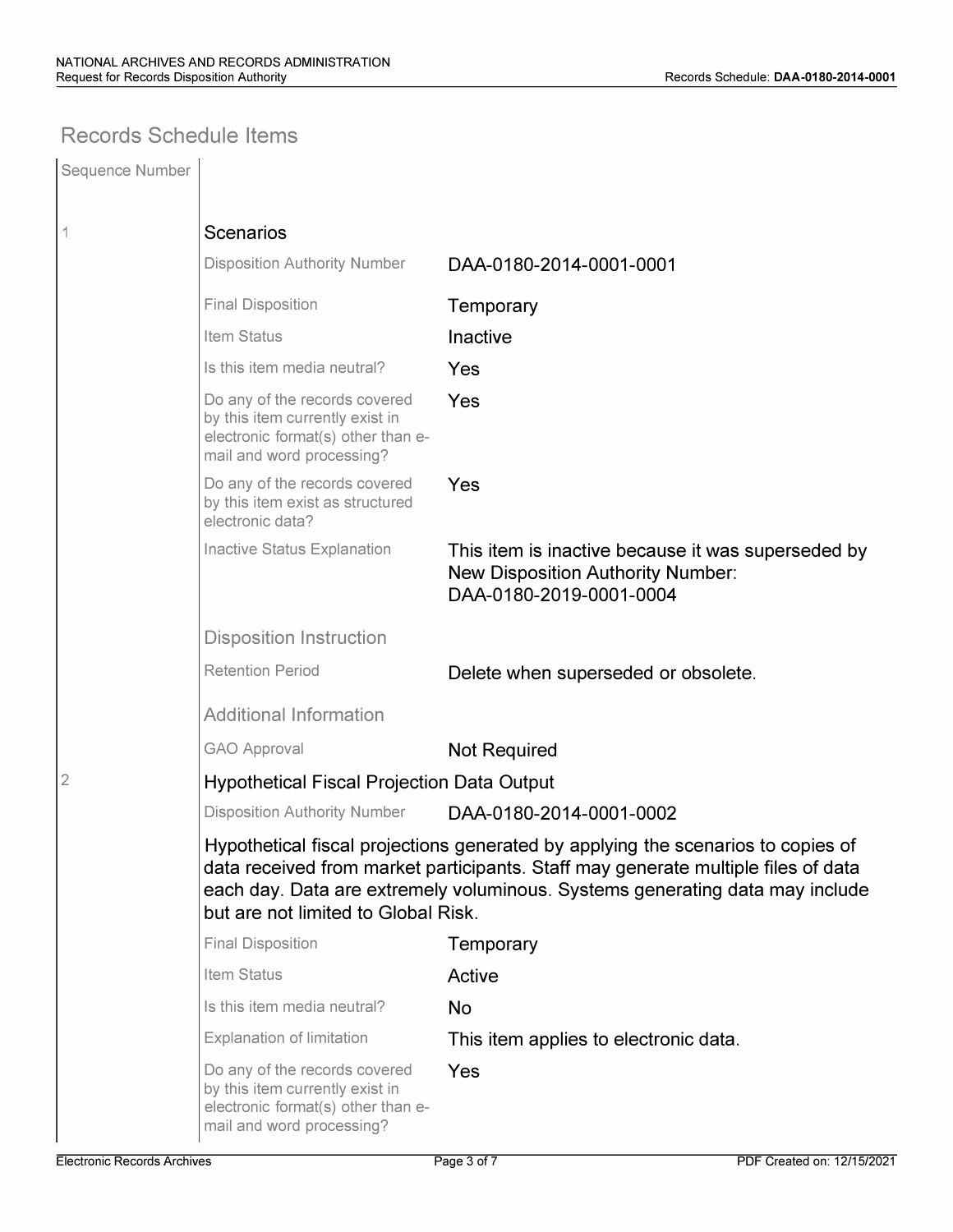3

| Do any of the records covered<br>by this item exist as structured<br>electronic data?                                               | Yes                                                                                                                                                          |
|-------------------------------------------------------------------------------------------------------------------------------------|--------------------------------------------------------------------------------------------------------------------------------------------------------------|
| <b>Disposition Instruction</b>                                                                                                      |                                                                                                                                                              |
| <b>Retention Period</b>                                                                                                             | Delete when 90 calendar days old.                                                                                                                            |
| <b>Additional Information</b>                                                                                                       |                                                                                                                                                              |
| <b>GAO Approval</b>                                                                                                                 | <b>Required and Received</b>                                                                                                                                 |
| <b>Fiscal Projection Data Output</b>                                                                                                | Reports and Other Documentation Resulting from Review/Analysis of Hypothetical                                                                               |
| <b>Disposition Authority Number</b>                                                                                                 | DAA-0180-2014-0001-0003                                                                                                                                      |
| depending on the issues identified and actions taken.                                                                               | Review reports, Benchmark Monthly Margin reports, Major Market Move reports,<br>Daily Price reports, and other documentation. Reports vary in size and scope |
| <b>Final Disposition</b>                                                                                                            | Temporary                                                                                                                                                    |
| Item Status                                                                                                                         | Inactive                                                                                                                                                     |
| Is this item media neutral?                                                                                                         | Yes                                                                                                                                                          |
| Do any of the records covered<br>by this item currently exist in<br>electronic format(s) other than e-<br>mail and word processing? | Yes                                                                                                                                                          |
| Do any of the records covered<br>by this item exist as structured<br>electronic data?                                               | Yes                                                                                                                                                          |
| Inactive Status Explanation                                                                                                         | This item is inactive because it was superseded by<br><b>New Disposition Authority Number:</b><br>DAA-0180-2019-0001-0003                                    |
| <b>Disposition Instruction</b>                                                                                                      |                                                                                                                                                              |
| <b>Cutoff Instruction</b>                                                                                                           | Cut off when report finalized.                                                                                                                               |
| <b>Retention Period</b>                                                                                                             | Destroy 10 year(s) after cutoff.                                                                                                                             |
| <b>Additional Information</b>                                                                                                       |                                                                                                                                                              |
|                                                                                                                                     |                                                                                                                                                              |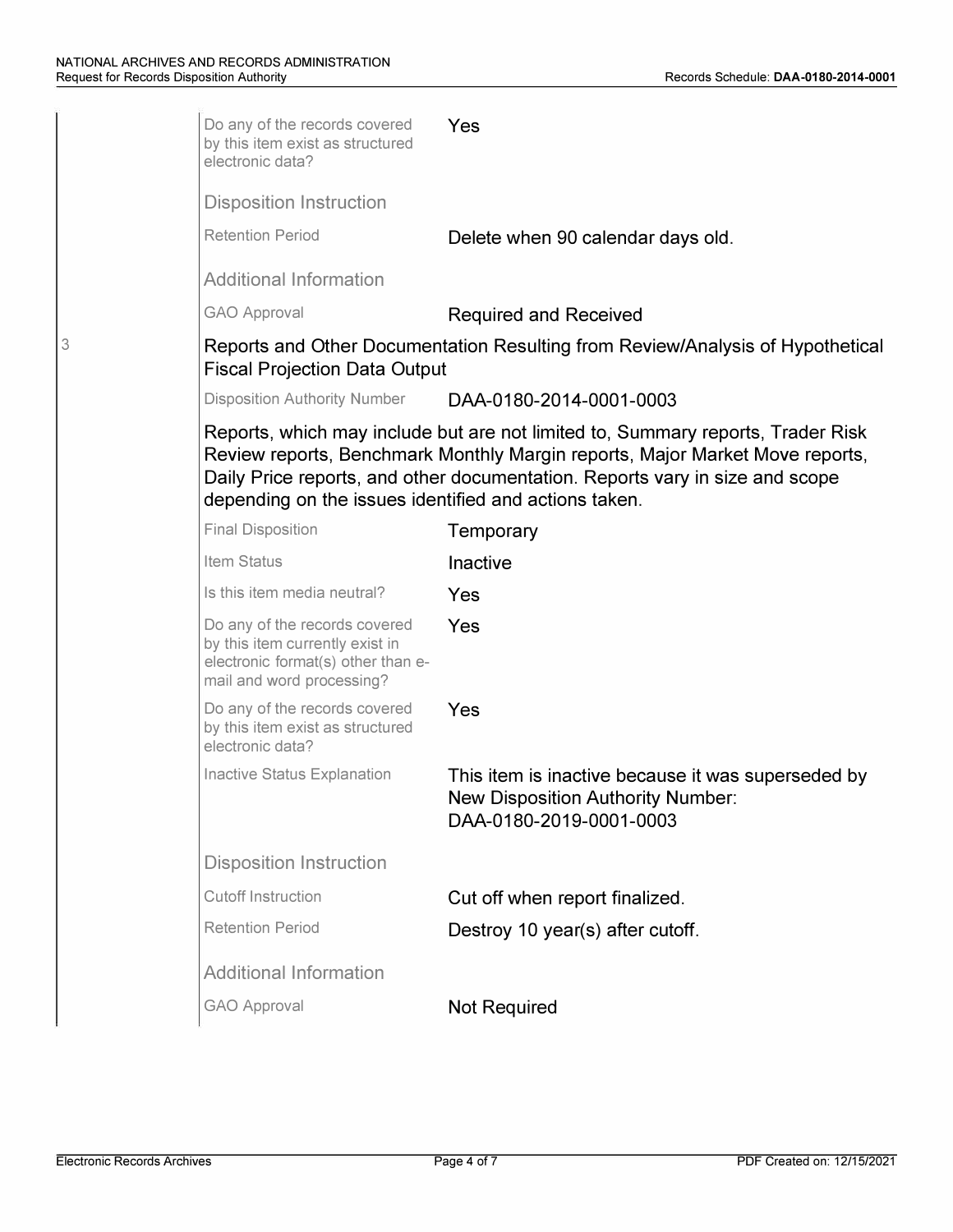# **Agency Certification**

I hereby certify that I am authorized to act for this agency in matters pertaining to the disposition of its records and that the records proposed for disposal in this schedule are not now needed for the business of the agency or will not be needed after the retention periods specified.

#### Signatory Information

| <b>Date</b> | <b>Action</b>                       | <b>By</b>                  | <b>Title</b>                                                 | Organization                                                                                                  |
|-------------|-------------------------------------|----------------------------|--------------------------------------------------------------|---------------------------------------------------------------------------------------------------------------|
| 08/29/2014  | Certify                             | Crystal Zeh                | Records Manageme<br>nt Officer                               | Office of the Executive<br>Director - Executive<br>Secretariat Branch                                         |
| 02/18/2015  | <b>Return for Revisio</b><br>n      | <b>Lauren Crisler</b>      | Appraiser                                                    | <b>National Archives and</b><br><b>Records Administration</b><br>- Records Management<br><b>Services</b>      |
| 02/19/2015  | <b>Submit For Certific</b><br>ation | Crystal Zeh                | <b>Records Manageme</b><br>nt Officer                        | <b>Office of the Executive</b><br>Director - Executive<br>Secretariat Branch                                  |
| 02/19/2015  | Certify                             | <b>Crystal Zeh</b>         | <b>Records Manageme</b><br>nt Officer                        | Office of the Executive<br><b>Director - Executive</b><br>Secretariat Branch                                  |
| 05/07/2015  | <b>Return for Revisio</b><br>n      | <b>Lauren Crisler</b>      | Appraiser                                                    | <b>National Archives and</b><br><b>Records Administration</b><br>- Records Management<br><b>Services</b>      |
| 12/07/2015  | <b>Submit For Certific</b><br>ation | Crystal Zeh                | Records Manageme<br>nt Officer                               | Office of the Executive<br>Director - Executive<br>Secretariat Branch                                         |
| 12/07/2015  | Certify                             | <b>Crystal Zeh</b>         | <b>Records Manageme</b><br>nt Officer                        | <b>Office of the Executive</b><br><b>Director - Executive</b><br><b>Secretariat Branch</b>                    |
| 11/02/2016  | <b>Submit for Concur</b><br>rence   | <b>Lloyd Beers</b>         | <b>Appraisal Archivist</b>                                   | <b>National Archives and</b><br><b>Records Administration</b><br>- ACNR Records<br><b>Management Services</b> |
| 11/07/2016  | Concur                              | Margaret<br><b>Hawkins</b> | <b>Director of Records</b><br><b>Management Servic</b><br>es | <b>National Records</b><br><b>Management Program</b><br>- ACNR Records<br><b>Management Serivces</b>          |